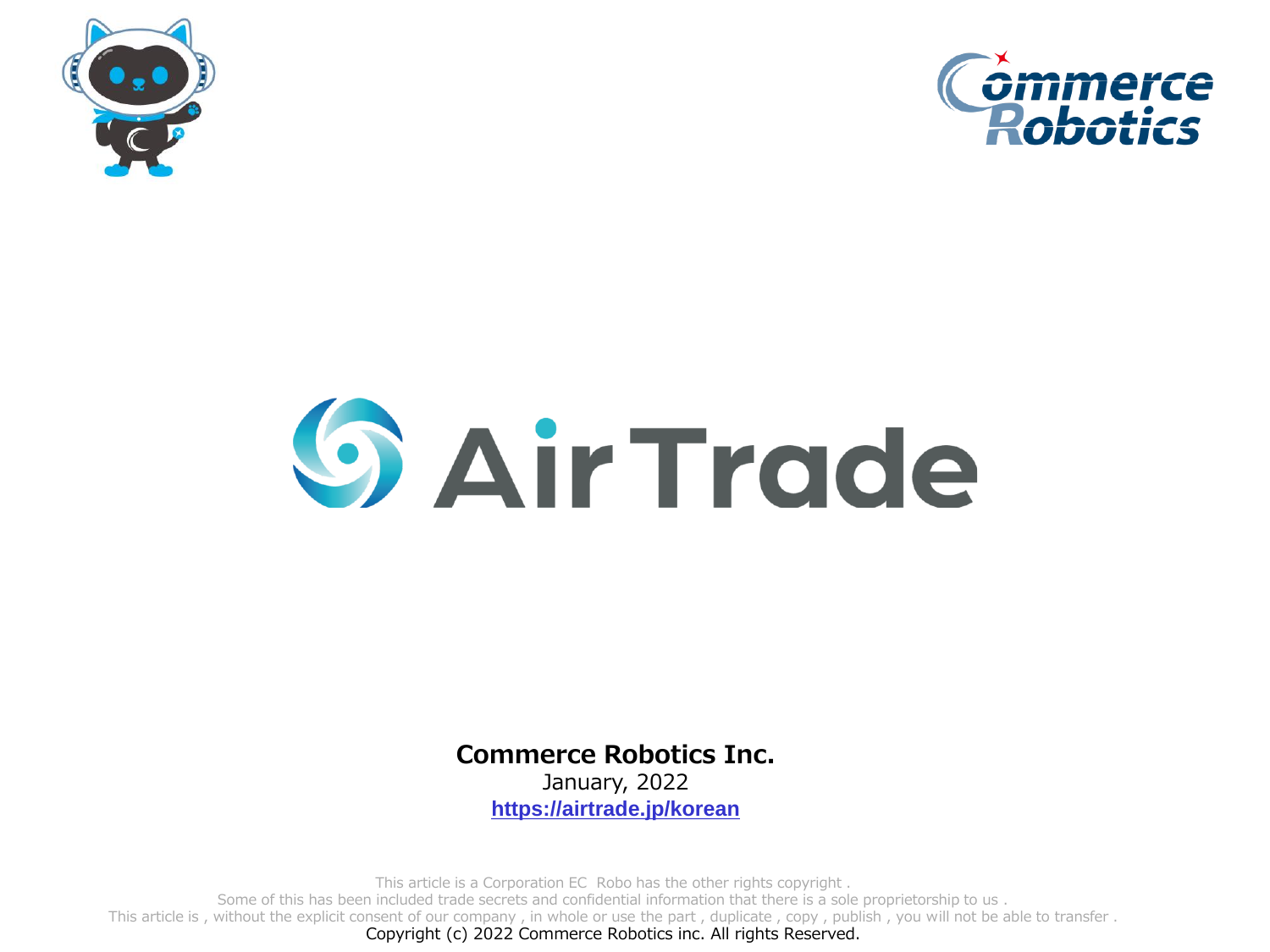## **서비스 개요**





This article is a Corporation EC Robo has the other rights copyright .

Some of this has been included trade secrets and confidential information that there is a sole proprietorship to us .

This article is, without the explicit consent of our company, in whole or use the part, duplicate, copy, publish, you will not be able to transfer.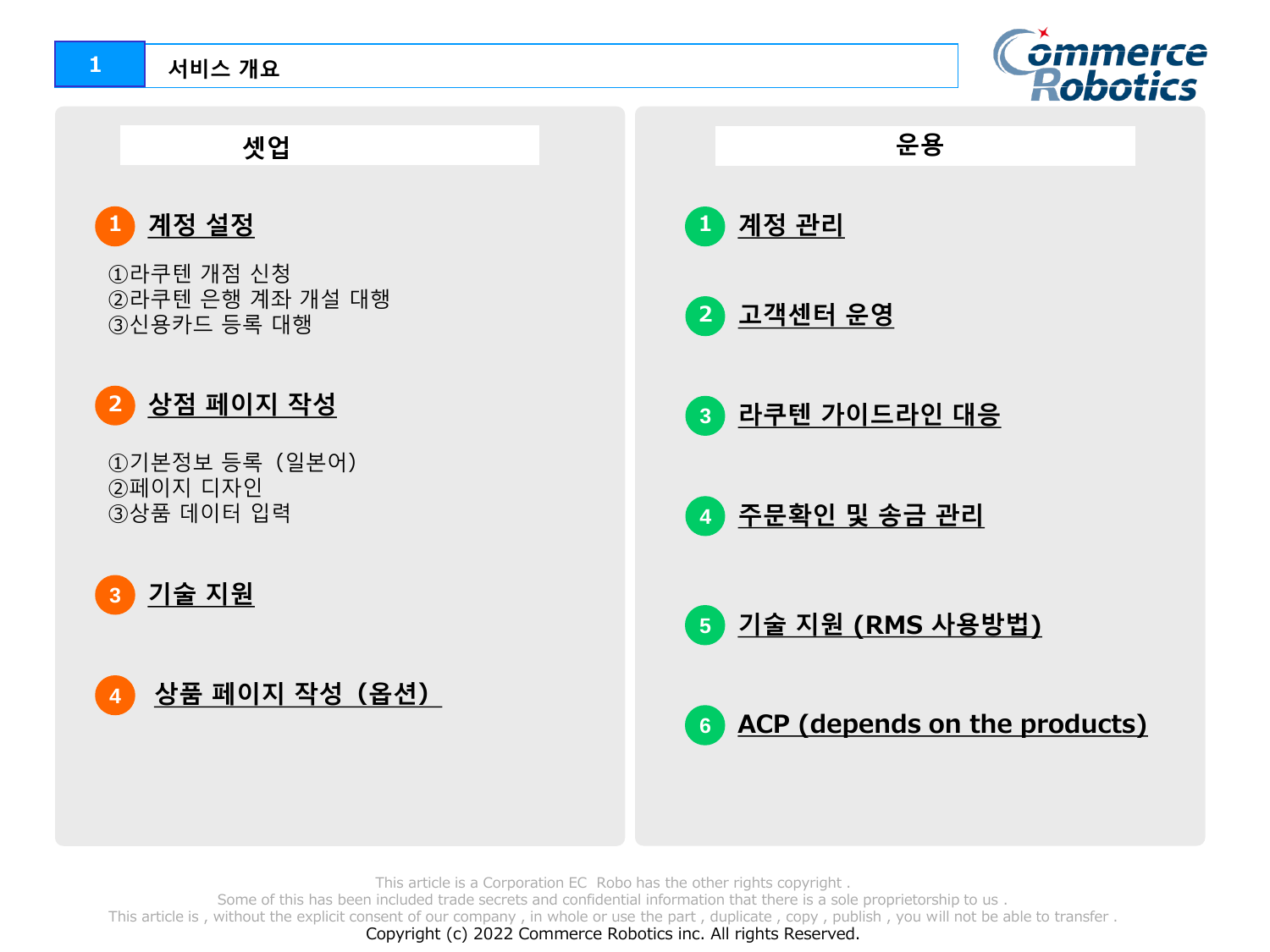

This article is a Corporation EC Robo has the other rights copyright .

Some of this has been included trade secrets and confidential information that there is a sole proprietorship to us .

This article is, without the explicit consent of our company, in whole or use the part, duplicate, copy, publish, you will not be able to transfer.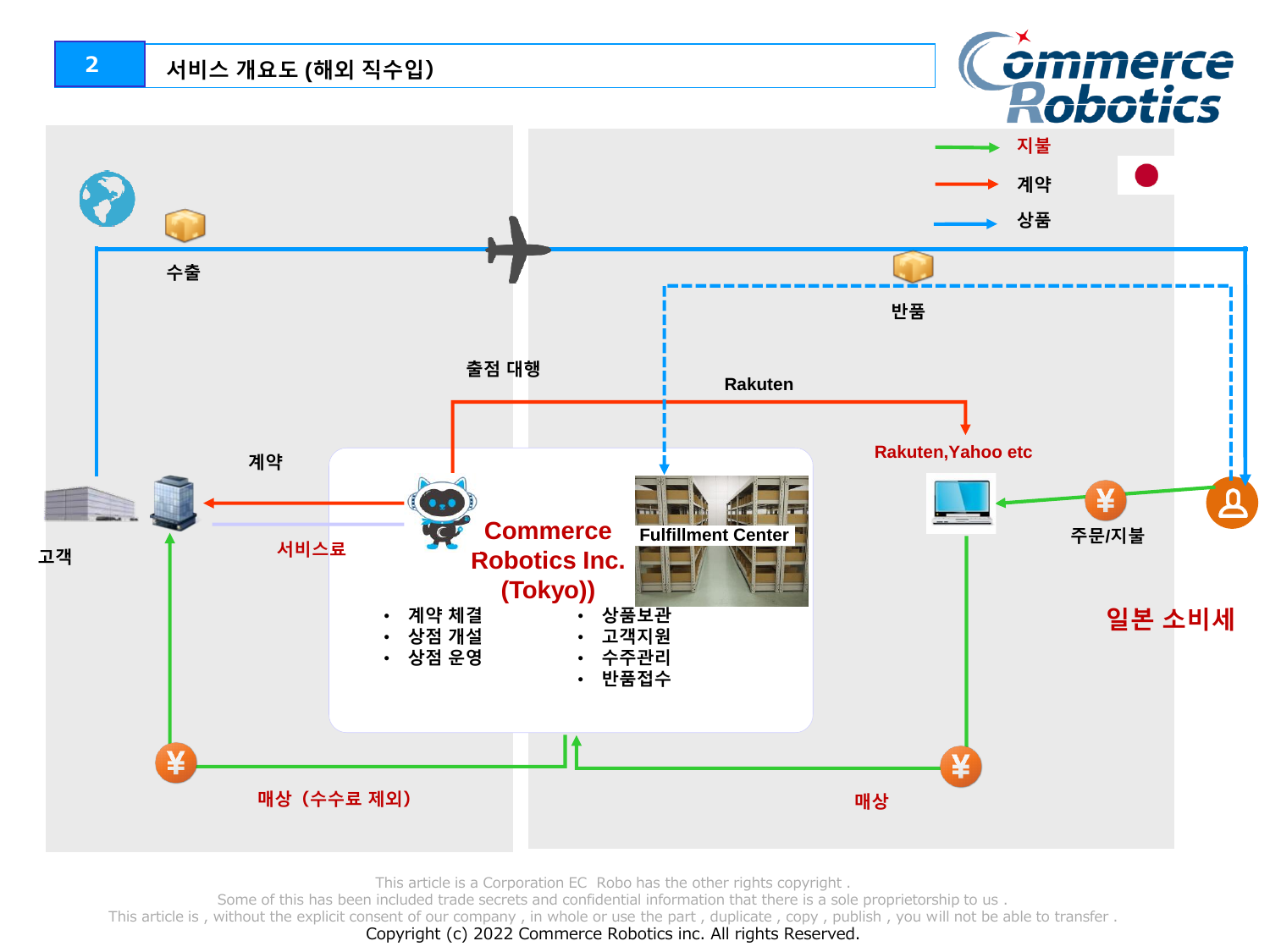

This article is a Corporation EC Robo has the other rights copyright .

Some of this has been included trade secrets and confidential information that there is a sole proprietorship to us .

This article is , without the explicit consent of our company , in whole or use the part , duplicate , copy , publish , you will not be able to transfer .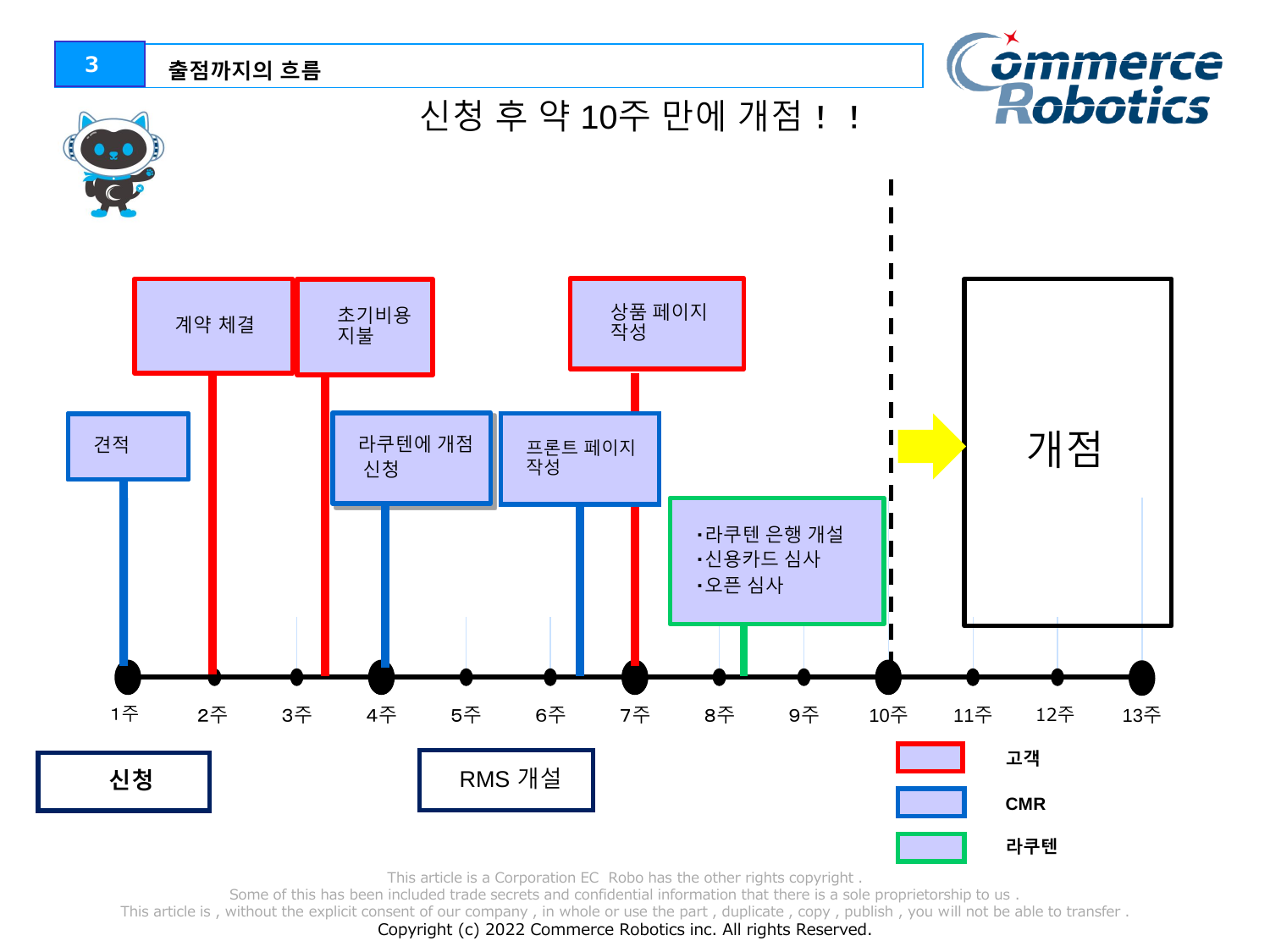

## **요금표,견적은 이쪽으로 연락을 부탁드립니다.**



This article is a Corporation EC Robo has the other rights copyright .

Some of this has been included trade secrets and confidential information that there is a sole proprietorship to us .

This article is, without the explicit consent of our company, in whole or use the part, duplicate, copy, publish, you will not be able to transfer.